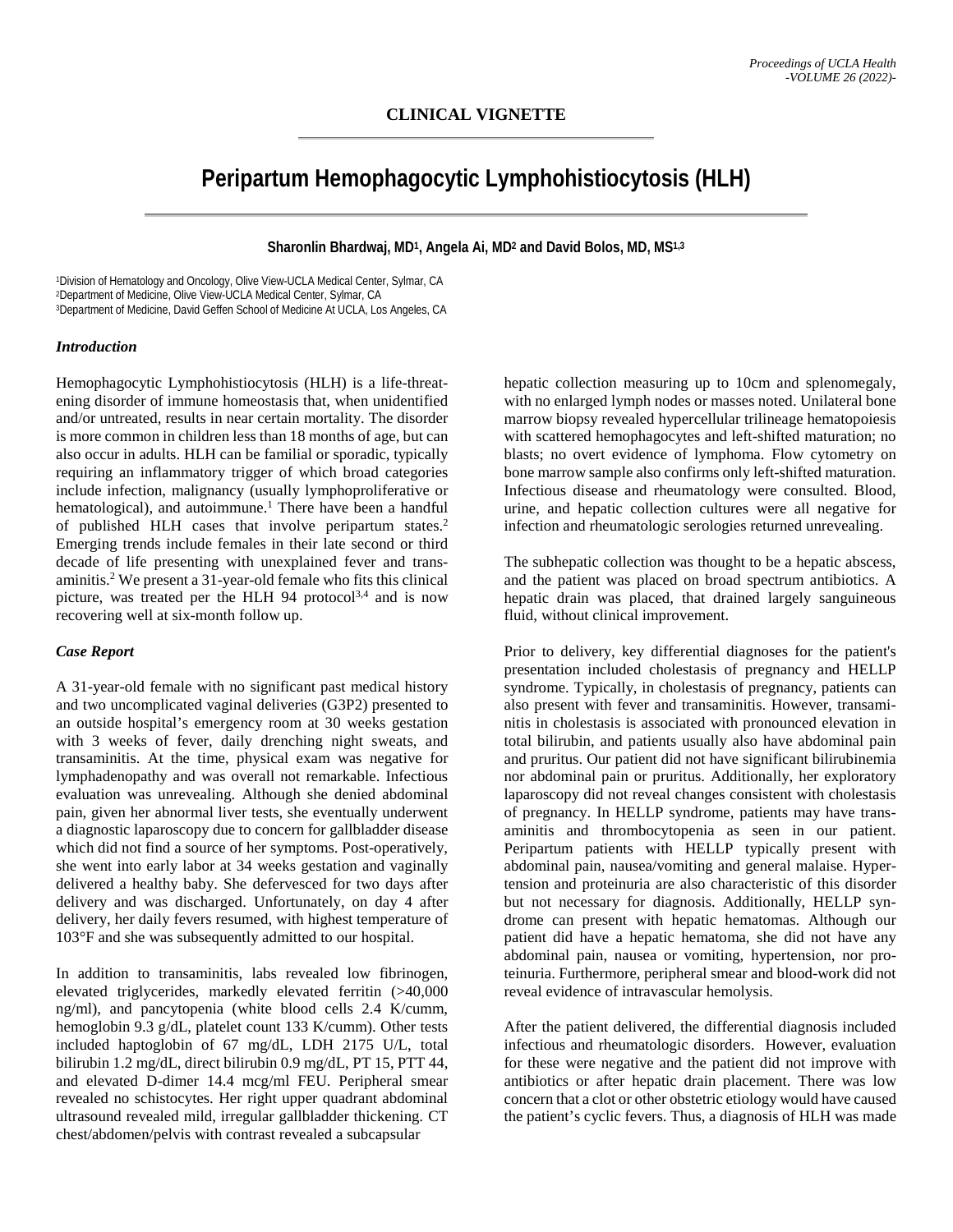based on the fact that the patient met five of the nine criteria (Table 1).

She was started on dexamethasone 20 mg intravenous push daily and showed improvement in her symptoms within 24 hours, with resolution of fevers, night sweats, and fatigue. Her laboratory studies also improved with resolution of transaminitis, hypertriglyceridemia, hypofibrinogenemia, and cytopenias. Ferritin also improved. She was discharged six days after starting steroids with a long taper, per HLH 94 protocol. <sup>4</sup> HLH genetic panel was sent and was negative for pre-disposing genetic alternations.

After discharge she continued to show improvement on steroids alone and thus, etoposide was initially omitted. However, during week 6 of her steroid taper, she missed two days of steroids and presented again with fevers, chills, and fatigue. Laboratory studies were notable for pancytopenia (including neutropenia with absolute neutrophil count of 700), elevated LFTs, and hypokalemia, suggesting recurrence of HLH. She

Table 1.

was readmitted and restarted on high dose dexamethasone along with etoposide as per HLH 94 protocol. She completed 8 doses of weekly etoposide and a prolonged steroid taper. At follow up off treatment for 8 weeks, she was feeling well with resolved inflammatory markers and cytopenias.

### *Discussion*

Hemophagocytic Lymphohistiocytosis (HLH) is an uncommon, aggressive disorder of immune hyperactivation that requires prompt recognition and appropriate therapy. In secondary HLH, therapy is directed against the underlying disease process. In primary HLH or HLH without an identified underlying cause, immunosuppressive therapy and sometimes chemotherapy can suppress the overactive and dysregulated immune response. A definitive diagnosis of HLH can be made in two ways: (1) HLH-verified genetic mutations along with clinical signs/symptoms of HLH; and/or (2) meeting at least five of the nine criteria as described in the HLH-2004 trial. 5 These criteria are described in Table 1.

| <b>Criteria for HLH</b>                                                                                                                                                                      | <b>Patient Evaluation</b>                |
|----------------------------------------------------------------------------------------------------------------------------------------------------------------------------------------------|------------------------------------------|
| Fever $\geq$ 38.5°C<br>$\left( \frac{1}{2} \right)$                                                                                                                                          | <b>MET</b>                               |
| Splenomegaly<br>2)                                                                                                                                                                           | <b>MET</b>                               |
| 3)<br>Peripheral blood cytopenia, with at least two<br>of the following: hemoglobin $\langle 9 \text{ g/dL} \rangle$<br>platelets <100,000/microL; absolute neutrophil<br>count <1000/microL | <b>NOT MET</b>                           |
| Fasting triglycerides >265 mg/dL and/or<br>4)<br>fibrinogen $<$ 150 mg/dl                                                                                                                    | <b>MET</b>                               |
| Hemophagocytosis in bone marrow, spleen,<br>5)<br>lymph node, or liver                                                                                                                       | <b>MET</b>                               |
| Low or absent NK cell activity<br>6)                                                                                                                                                         | <b>MET</b>                               |
| Ferritin $>500$ ng/mL (with a level $>3000$<br>7)<br>ng/mL as more indicative)                                                                                                               | <b>MET</b><br>(Ferritin $>40,000$ ng/mL) |
| 8)<br>Elevated soluble CD25 (soluble IL-2 receptor<br>alpha [sIL-2R]) two standard deviations above<br>age-adjusted laboratory-specific norms                                                | <b>MET</b>                               |
| <b>Elevated CXCL9</b><br>9)                                                                                                                                                                  | <b>NOT TESTED</b>                        |

Our approach to this case includes having a broad differential and keeping HLH as part of our differential diagnosis, so steroid therapy was initiated. We initially omitted etoposide from the patient's treatment regimen based on how well the patient was

doing on steroids alone. Unfortunately, she recurred after some missed days of treatment, which attests to the effectiveness of the HLH 94 protocol.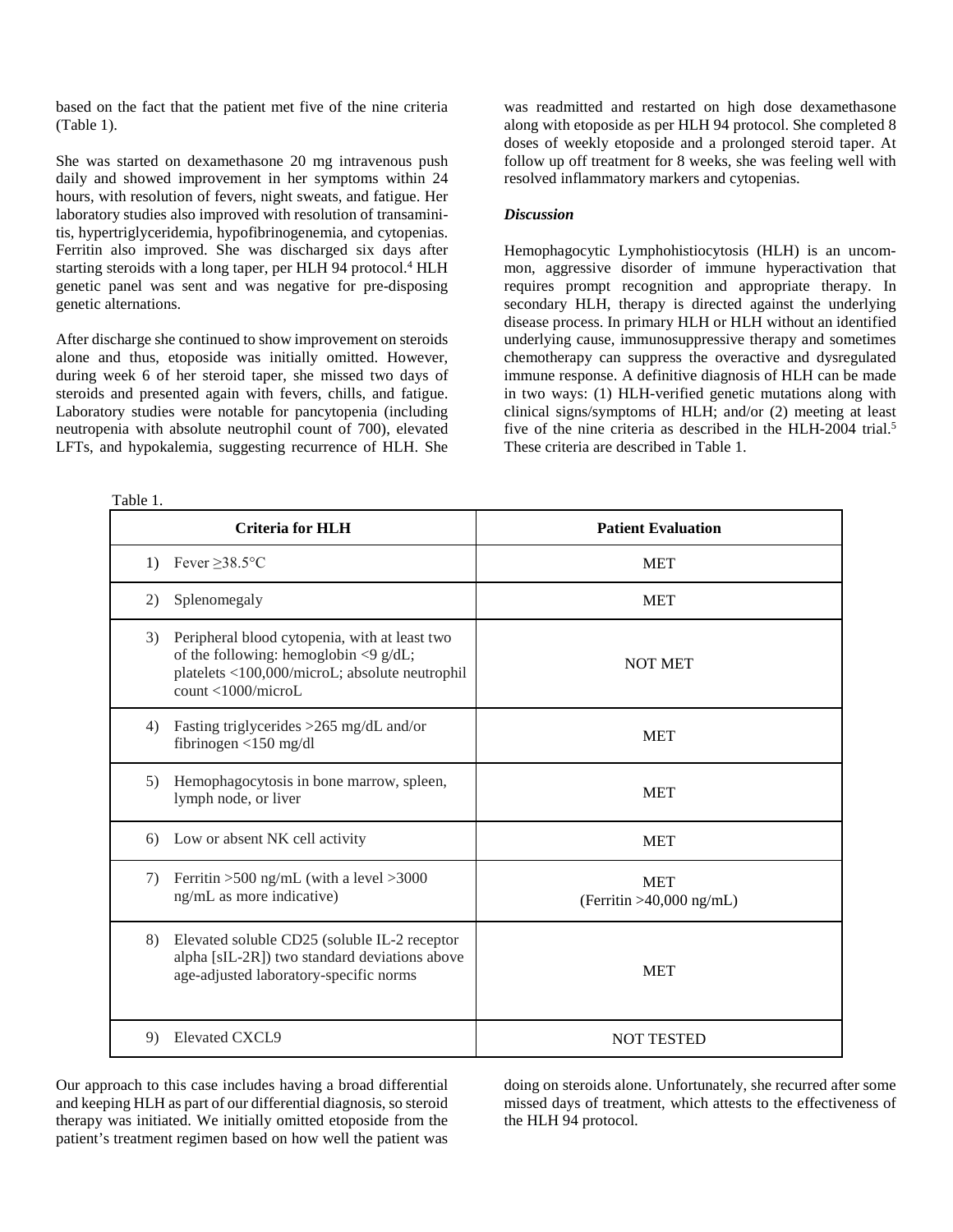A thorough review of published literature reveals only a handful of cases describing HLH associated with peripartum state (Table 2). Of these, delivery of the newborn typically did not resolve patients' systemic symptoms. In many cases, delivery of the newborn resulted in worsening of systemic inflammatory response and served an additional trigger for the disease process. Some patients presented with concomitant abdominal pain, vomiting and hemolysis - making differential diagnoses even more difficult. Nearly all of the cases describe significant transaminitis and even fulminant liver failure as part of the disease course. This is especially interesting as transaminitis is not one of the criteria for diagnosis of HLH. In at least two cases, pathologic review of liver morphology revealed hemophagocytes, suggesting that peripartum HLH may have a predilection for the liver. 6

Table 2.

### *Teaching Points*

Our case details a peripartum female who eventually met seven out of the nine criteria for diagnosis of HLH with features of liver involvement given transaminitis that resolved with HLHdirected therapy, including etoposide treatment. The patient's clinical picture fits well with what is described to date in the body of literature suggesting that peripartum HLH may frequently involve the liver. This pattern should be further studied and characterized. As early diagnosis and therapy for HLH is paramount to divert disastrous results, this case study calls for a higher index suspicion for HLH in setting of pregnancy.

| I AUIC 4.                          |                        |                                                                               |                                                                     |                                                                |                                                |
|------------------------------------|------------------------|-------------------------------------------------------------------------------|---------------------------------------------------------------------|----------------------------------------------------------------|------------------------------------------------|
| Case Study                         | Patient Age,<br>Parity | Criteria Met                                                                  | <b>Other Relevant Clinical</b><br>Features                          | <b>Treatment</b>                                               | Outcome                                        |
| Sarkissian S, et. al. <sup>7</sup> | 30, G1P0               | Elevated ferritin.<br>Trig, IL-2R, fever                                      | <b>Transaminitis</b><br>$EBV/CMV +$                                 | Dexamethasone &<br>Etoposide                                   | Maternal death<br>from secondary<br>infections |
| Jha N, et. al. $8$                 | 26, G2P1               | Cytopenias<br>elevated ferritin<br>and trig<br>Splenomegaly<br>Low fibrinogen | Transaminitis<br>Cough<br>Nausea/vomiting                           | Dexamethasone $\&$<br>oral Augmentin                           | Clinically<br>improved                         |
| Simard C, et. al. 9                | $34, -$                | Cytopenias, fever,<br>elevated ferritin                                       | Fulminant hepatitis                                                 | Dexamethasone $\&$<br>Etoposide, then<br>Anakinra <sup>^</sup> |                                                |
| Parrott J, et. al. <sup>6</sup>    | 28, G2P1               | $BM + HMP$ ,<br>elevated ferritin,<br>cytopenias                              | Acute hypoxic respiratory<br>failure, transaminitis,<br>massive CVA | Steroids &<br>Etoposide                                        | Fetal and maternal<br>death                    |
| Parrott J, et. al. <sup>6</sup>    | 37, G4P3               | Elevated ferritin,<br>cytopenias, liver<br>$bx + HMP$                         | Acute liver failure, Fetal<br>$CMV+$                                | Steroids &<br>Etoposide                                        | Clinically<br>improved                         |
| Chmait RH, et. al. <sup>2</sup>    | 24, G2P1               | Fever, cytopenias,<br>HMPs on autopsy                                         | DIC, transaminitis,<br><b>ARDS</b>                                  | High dose IVIG,<br>acyclovir                                   | Maternal death<br>from ARDS                    |

^Transitioned to anakinra to allow for breastfeeding. Not documented to have failure of HLH 94 protocol.

 $-$  = information not available

HMP = hemophagocytes

 $Trig = triglycerides$ 

 $Bx = biopy$ 

## LIST OF ABBREVIATIONS

 $dl = deciliter$ 

 $G3P2 = Gravida 3 Para 2$ 

HLH = Hemophagocytic Lymphohistiocytosis

ng = nanogram

 $NK =$  natural killer

 $mg =$  milligram(s)

 $ml = milliliter(s)$